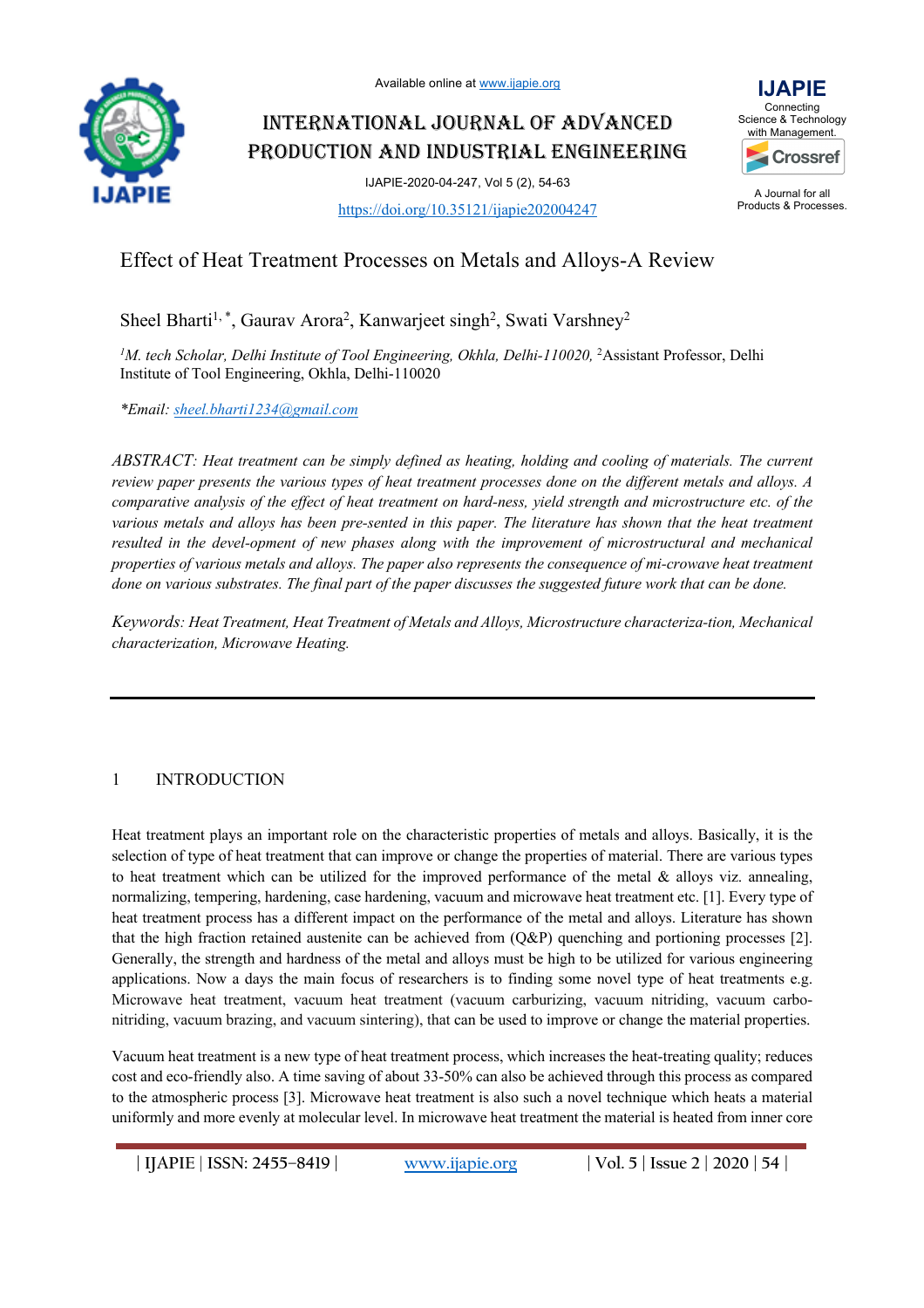to outer surface but in conventional heat treatment metal is heated from surface to inner core which takes long time for homogenization and resulted in the development of internal stresses also. Microwave heat treated metals have high hardness and fracture strength as compare to conventional heat treatment and it uses very less energy and time as compared to conventional heat treatment. Surface treatments like; carburizing, boronizing, carbonitriding etc. can also be performed by microwave heat treatment [4].

Heat treatment is mainly divided into 3 processes and these processes are: annealing, quenching and tempering. It is also observed in the literature that electricity and heat conducting ability can also be affected by the application of heat treatment process [5].

## *1.1 Heat Treatment Processes*

# **a) Annealing**

Material is heated near to its critical temperature, hold/soaked at that temperature for 1 to 2 hours and then slowly cooled in furnace to the room temperature. The basic purpose of this process is to relieve internal stresses; refine grain structure, increase ductility and machining ability [6].

# **b) Normalizing**

In this process material is heated up to 40-50° C above the critical temperature and hold/soaked for some time and then followed by slowly cooling in the air. Normalizing is generally used only for ferrous metals. This process is used to remove internal stresses of ferrous metals [7].

# **c) Hardening**

It is a heat treatment process used to increase hardness, strength of material and make it less ductile. In this process material is heated at a certain temperature, hold and then cool suddenly in water, oil or brine solution. Quenching is a rapid cooling process, which is used for hardening. As hardness of material increases it becomes more brittle. So, its brittleness can be removed by tempering process [7].

## **d) Tempering**

After hardening of material, tempering is carried out to release the internal stresses which are developed during the hardening process. The tempering process includes the re-heating of material to 780° C-820° C, followed by holding it for some time and then slowly cooling in the air. Tempering of material is done to reduce the hardness, restoring of ductility, toughness and shock resistant property [7].

## **e) Microwave heat treatment**

Microwave can also be used to heat materials especially metals and alloys, but some special set of arrangement is required to heat treat a metal part. As a heat insulator, layer of aluminum oxide is used to mask the metal and then as a subsector a layer of graphite is used to cover that metal part. After this set metal part is heat treated at some temperature and this temperature is controlled by temperature controller [2].

The next part of this paper discusses the outcome of various heat treatment processes performed on the different metal and alloys.

# II LITERATURE REVIEW

K. Khera et al. [1] have studied the mechanical properties and microstructure of EN31 & EN8 carbon steel, affected by the heat treatment. A comparative analysis of hardness, microstructure and corrosion rate of EN-31and EN-8 carbon steel before and after the heat treatment was done by the author. Heat treatment processes like: annealing, oil-quenching and tempering was done on carbon steels. Hardening was done at the temperature of 820° C-860° C on EN31 and on EN8 hardening was done at a temperature of 750° C-900° C. Result demonstrated that high hardness value was achieved by oil quenching and highest elongations was achieved by annealing process.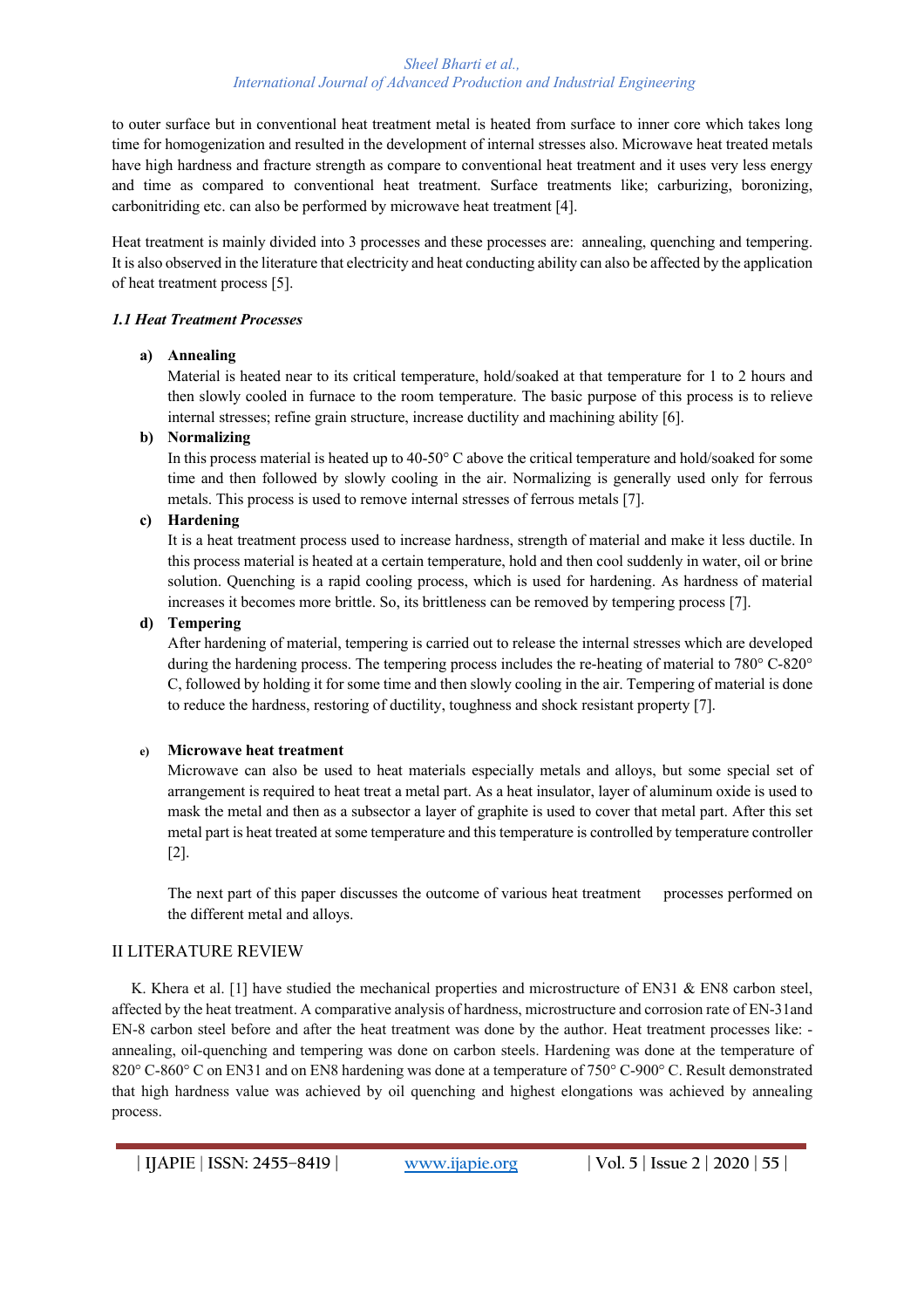The effect of heat treatment on the advanced high-strength steels was analysed by D. Bublikova et al. [2]. Four experimental steels were taken in which Mn, Si, Cr, Mo & Ni are the main elements and that steel was further treated by Q&P process with consequently interrupted by quenching which resulted in martensite and retained austenite mixture structure. More than 2000MPa strength level with the elongation of 10%-15% was achieved after the heat treatment. Steel with these properties can be used for the manufacturing of light weight complex closed-die forgings. D. Sonawane et al. [3] presented a review on heat treatment optimization and the latest trends in the field of heat treatment. The paper exhibited that the market is concentrated more on optimization of cost, efficient usage of energy and eco-friendly heat treatment processes because of their high demand. Heat treatment and surface engineering are helping to increase the use of materials in the industries of automobile, aerospace and weapons. Many novel techniques of heat treatment have been utilized by the researchers viz. vacuum heat treatment, quenching media development, laser heat treatment, electromagnetic process, and intensive quenching due to which the case depth has been increased to 30 %, process time is decreased by 25-30% and the consumption of energy decreased up to 30%.

 The effect of microwave heat treatment on the properties of AA6061 was studied by D. Loganathan et al. [4]. Main objective of this research was to exclude the pitfall by microwave heat treatment process which gave uniform distribution of temperature and increases mechanical and physical properties of metal with the reduced consumption of power. The outcome results showed an improvement in the hardness, yield strength and tensile strength with a saving of time. N. M. Ismail et al. [5] studied the impact of heat treatment on the hardness and properties of medium carbon steel. Annealing, quenching and tempering processes were performed on carbon steel during all the investigations. During the annealing process the sample was heated at 900° C, holded for 1 hour in furnace and then quenched in water and open air medium. After that, the specimen was succeeded at 300° C,  $450^{\circ}$  C &  $600^{\circ}$  C with 2 hour holding time for tempering process. After the completion of heat treatment process, hardness and impact strength were tested on Rockwell hardness & charpy impact test and obtained result were analysed and compared. SEM was used to test the fractured surface. The results revealed that the highest hardness value was obtained in water quenched specimen. A good combination of decreased brittleness, increased toughness and ductility were obtained from the microstructure of specimen after the tempering process.

 The impact of heat treatment on the mechanical properties of H11 tool steel was studied by S.Z.Qamar [6]. Heat treatment processes like annealing, hardening, oil or air quenching were done on the samples and after all these processes tensile strength, hardening, impact toughness were tested. Result showed that the hardness value of sample initially increased and then decreased gradually. The value of impact toughness decreased to lower value and then finally increased whereas the strength value increased to higher value and then decreased slowly. The value of ductility decreased at 600° C and after then increased rapidly. S. D. Parikh et al. [7] analysed the effect of heat treatment on EN31 tool steel. The main aim of this work was to increase the hardness value & machinability with the reduced internal stress of EN31 by the application of heat treatment. The results exhibited that, by the increased % of carbon, hardness of EN31 was also increased. Machinability of EN31 tool steel was increased and internal stresses were removed with the application of heat treatment.

 The effect of heat treatment process on the microstructure and mechanical properties of Al-12 Si produced by SLM (selective laser manufacturing) was studied by K.G. Prashanth et al. [8]. Annealing was done on Al-12Si material and it was observed that along the cellular boundaries, a residual free Si with fine cellular structure was present. The yield and tensile strength of sample was improved to 260MPa & 380MPa respectively. An improvement of approximate 3% in the fracture strain was also recorded by the author. T. Engdahl et al. [9] investigated fine scale precipitates in Al-Zn-Mg alloy after the heat treatment at a temperature of 150 ° C. Two materials with different ratios of Zn: Mg which was free from copper and one material with little ratio of Zn had been studied in this paper. Hardening treatment and ageing treatment were done on the specimens. For all used heat treatment, the GP2 (Guinier-preston zone) zone presence showed in electron diffraction pattern of copper free material of selected area and GP1 zone was observed in a material which had less copper. The ratio of Zn: Mg was decreased and density of particle number got lesser as time of heat treatment increased. The changes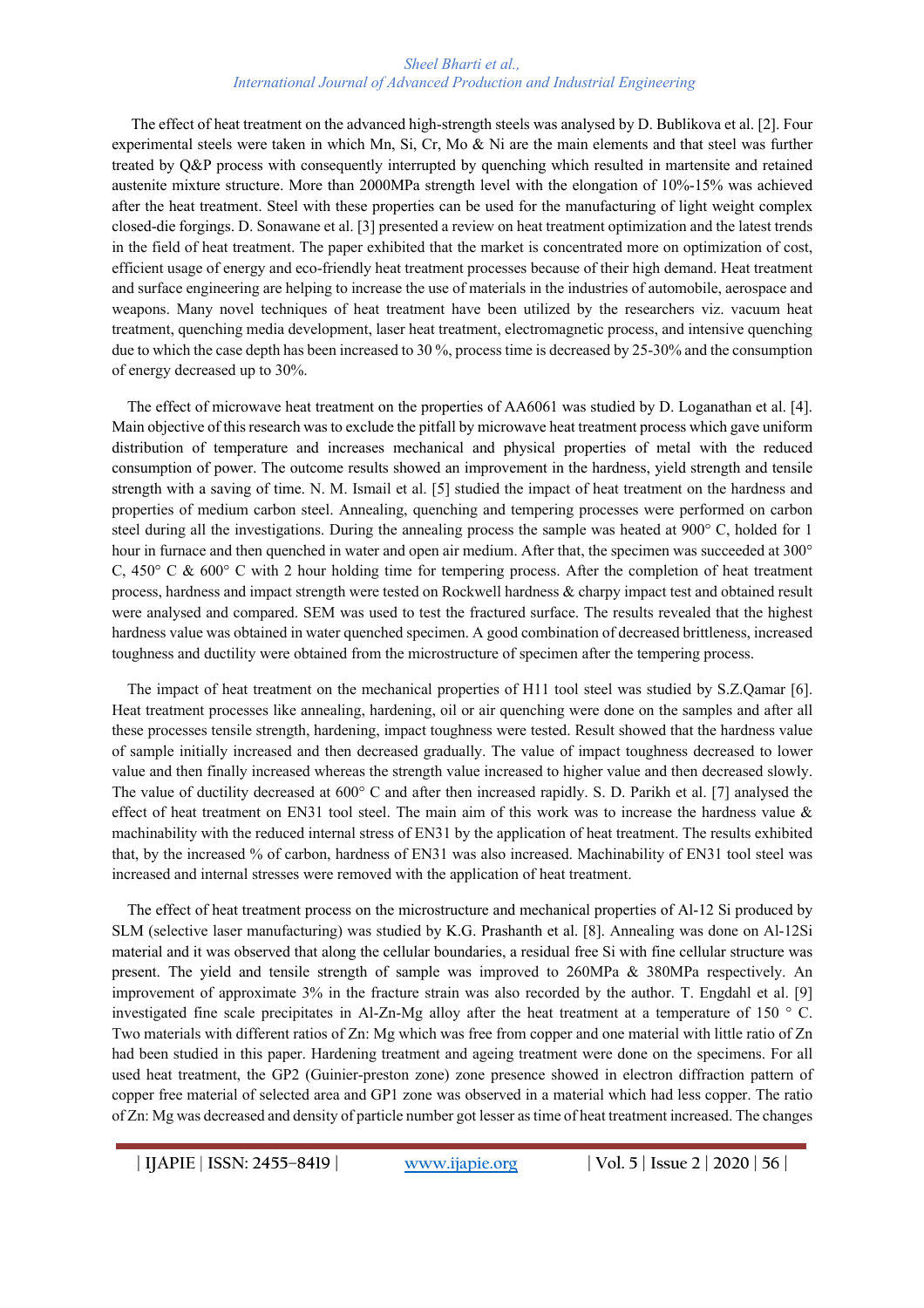in mechanical properties of multi-element wear-resistant low-alloy steel after application of heat treatment was analysed by J. Z. et al. [10]. Hardening and tempering were done on MLAWS. Rolling mill torus liner was made by MLAWS material. When the temperature of quenching was less than 900° C, then the value of hardness was increased  $\&$  impact toughness was decreased with the increase of temperature  $\&$  vice-versa. Hardness of specimen was decreased when tempering temperature was greater than 450° C. Best wear resistance was achieved at the temperature of 450° C during tempering. The MLAWS was tempered at 350° C-370° C and quenched at 900° C -920° C according to the service condition of rolling mill torus.

 P. Biswas et al. [11] studied the microstructural behavior and hardness of EN8 steel after the implementation of heat treatment process. EN8 steel was annealed at 820° C for 45 minutes, normalized at 850° C for 2 hours, quenched in oil and tempered at 300° C in this research work. Tempering of EN8 was done after every heat treatment to analyse its effects. The results exhibited that the hardness value of EN8 steel was adequate when tempering was done after normalizing and a fine grain microstructure was observed during the microstructural investigations. Ahaneku I.E. et al. [12] have used different quenchants like: - water, air, oil & brine to improve the mechanical property of mild steel after the application of heat treatment. 6 samples were heat treated at a temperature of 900° C for 4 hours and then quenched. Quenching media for each sample was different and then various mechanical properties were tested at UTM. It was observed that the water quenchant was better medium for mild steel which gave greatest value of tensile strength 497.76 N/mm<sup>2</sup>, yield strength 749.49N/mm<sup>2</sup>, toughness 168.38 and 138.27 BHN hardness. A lesser value of ductility about 28.36% with the water as quenchant in comparison to other quenchants was also recorded by the author.

 Spheroidization heat treatment of medium carbon alloy steel was studied by Harisha S. R. et al. [13]. Subcritical and inter-critical annealing was done on AISI 4037 steel and the respective comparison was also done by the author. Inter-critical annealing was done at 748° C for 2 hour and sub-critical annealing was done at 704° C for 10 hours. Spheroidizing heat treatment was used to increase the formability and machinability of medium carbon low alloy steel as well as high carbon low alloy steel. The tribological and impact resistance, stiffness, abrasive resistance and strength were also improved. Y. P. Lim et al. [14] have studied about the heat treatment of gravity die-cast Sc-A356 Al alloy and their effects on microstructure and mechanical properties. The preparation of sample was done according to ASTM B557-06 standard by gravity die-casting. Sample was heat treated by Spheroidizing at temperature of 540° C for 8 hours succeeded by water quenching and artificial aging at temperature of 160° C for 6 hours. SEM, OM, Vickers hardness tester and instron static machine was used to check the microstructure, micro hardness and tensile strength of developed samples. The grain size of samples effectively decreased from 40 µm to 16 µm after heat treatment and tensile strength and micro hardness were increased to 338 MPa and 118HV respectively.

 Effect of heat treatment on impact toughness and grain size of medium carbon steel at low temperature was studied by Samuel J. Rosenberg et al. [15]. Normalizing, hardening, tempering was done on medium carbon steel. There was no relation showed between grain size and impact toughness. Result demonstrated that the impact toughness of steel was found low in normalized treated specimen but high in hardened and tempered treated specimen. A. D. Isadare et al. [16] have studied the mechanical properties of 7075 Al alloy effected by heat treatment process. In this paper annealing and age hardening heat treatment was done on sample of round shaped cylindrical rod made from 7075 Al alloy. Mechanical testing and morphology of microstructure was examined by OM (optical microscopy). From the results, at time of gradual solidification, microsegration formation of MgZn<sub>2</sub> was obtained and at the time of rapid cooling microsegration was not presented. Mechanical property of 7075 Al alloy was improved by age hardening and annealing heat treatment.

 An investigation of the wear resistance of AISI H13 tool steel after the application of conventional heat treatment was studied by Bahrami et al. [17]. AISI H13 tool steel was oil quenched, hardened at 1050° C and tempered at 600° C. Wear behavior was studied on pin on disc arrangement at the load values of 29.4 & 98 N and a speed of 0.07m/s. SEM and X-Ray method was used to study wear tracks and debris. The results showed that,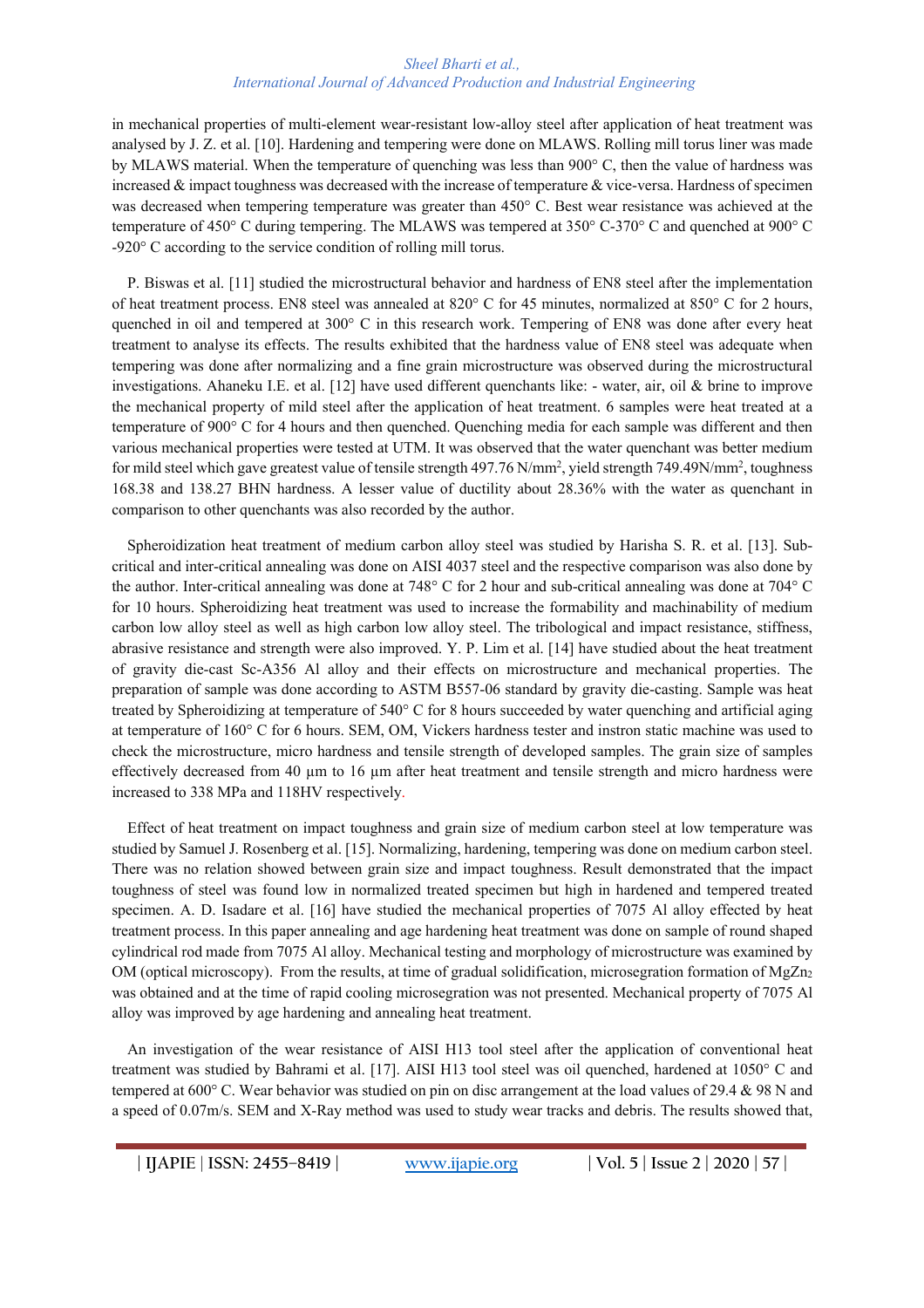at 600° C when load was less than 29.4N for 30-60 minutes then the quenched specimen had highest wear resistance and mixture of oxides & plate like metallic powder. Tempered specimen had maximum wear resistance at the load value of 98N. A. Kesner et al. [18] have studied about the isothermal heat treatment of steel in salt bath and its effect on microstructural changes of the steel. Sample was heat treated by hardening at 1200° C and 1020° C and tempered at 550° C and 500° C. Air and oil were used as the quenching media. Result demonstrated that the maximum value of hardness was found when specimen was isothermal tempered in salt bath with low process time and lowest hardness value obtained when specimen was isothermally heat treated in hot salt bath.

 B. Skela et al. [19] have investigated the microstructural changes of heat treated hot worked tool steel S361R & its effects on mechanical and wear properties. In this paper, sample were heat treated for 15 minutes at temperature of 1030° C in horizontal vacuum furnace and quenched with nitrogen gas and after completion of all these process, hardness, impact toughness, tensile strength and wear were tested. A sample was quenched for 2 times at decided temperature for 2 hours each time. Temperature of 1st quenched time was 500° C and temperature of second quenched time was 640° Celsius with 30° C increment for every set of sample. Result showed that the martensitic matrix microstructure of heat treated sample had different carbide distribution. As counter body of  $100Cr_6 \& Al_2O_3$  balls were used to obtain adhesive and abrasive wear mechanisms. By use of 100 Cr<sub>6</sub>, combination of adhesive and abrasive was found for every sample which had different value of hardness. The results revealed that hardness was decreased with increased wear and when  $Al_2O_3$  was used as counter ball then the coefficient of friction was also increased.

X.M. Zhang et al. [20] studied the wear and friction properties of EN31 after the surface was hardened by CO<sub>2</sub> laser. A comparative analysis was done on treated surface by use of lubricated ring on block. SEM was used to observe the laser hardened tracks and worn surface microstructure. In comparison of untreated surface, a good wear friction property was found in single hardened track surface. In addition to that a good friction property were observed in non-overlapping track surface in comparison of single track homogeneous hardened zone. M. N. Sari et al. [21] have studied the impact of heat treatment on microstructure of H23 tool steel. An austenization temperature of 1106° C & 1250° C were maintained for the investigations. In addition to this a temperature of 650° C, 750° C and 800° C were maintained for water quenching. 1<sup>st</sup> double aged & 2<sup>nd</sup> aged treatment were cooled with air. Ferrite matrix, M6C, M7C3, and MC carbides were present in microstructure of as-quenched sample. Result showed that after austenization, hardness of H23 tool steel was improved to 448 HV at 1250° C.

 The change in hardness value of heat treated EN8 tool steel was studied by B. Singh et al. [22]. Annealing, normalizing, hardening and tempering process were performed on sample. Mechanical and chemical analysis was done on the developed samples. Hardness test was also done on both treated and untreated sample. Result demonstrated that the EN8 tool steel become more ductile after annealed treatment, hardness was increased after the normalizing of sample in comparison of untreated sample. Specimen became hardest after hardened and tempered treatment because of the formation of martensite. G. Y. Back et al. [23] have studied about the properties of heat treated high wear resistant (HWS) tool steel. DED (direct energy deposit) was used for the deposition of high-wear resistant steel to repair and hard the face. Heat treatment of HWS deposits had higher hardness and wear resistance value in comparison of untreated HWS deposited samples.

 T. Sonar et al. [24] attempted to minimize the heat treated AISI D2 tool steel distortions. Fast cooling of steel was achieved by quenching process which gave the transformation of phase from austenite to martensite. Mechanical component distortion and surface integrity were also affected by this process. Minimum deviation in dimension was showed by deep cryogenic treatment. As compare to conventional heat treatment, the surface finish and hardness were increased by 13.43% and 1.26% with deep cryogenic heat treatment. S. Pandarkar et al. [25] studied the mechanical property of EN31 die block after application of heat treatment. Annealing, normalizing, tempering and hardening were done on samples of EN31 steel at different temperatures of 800° C, 900° C and 1000° C respectively. Specimens were quenched with different media viz. oil, air and water. Various stresses were produced at the time of machining which were reduced by heat treatment. The heat treatment of EN31 steel at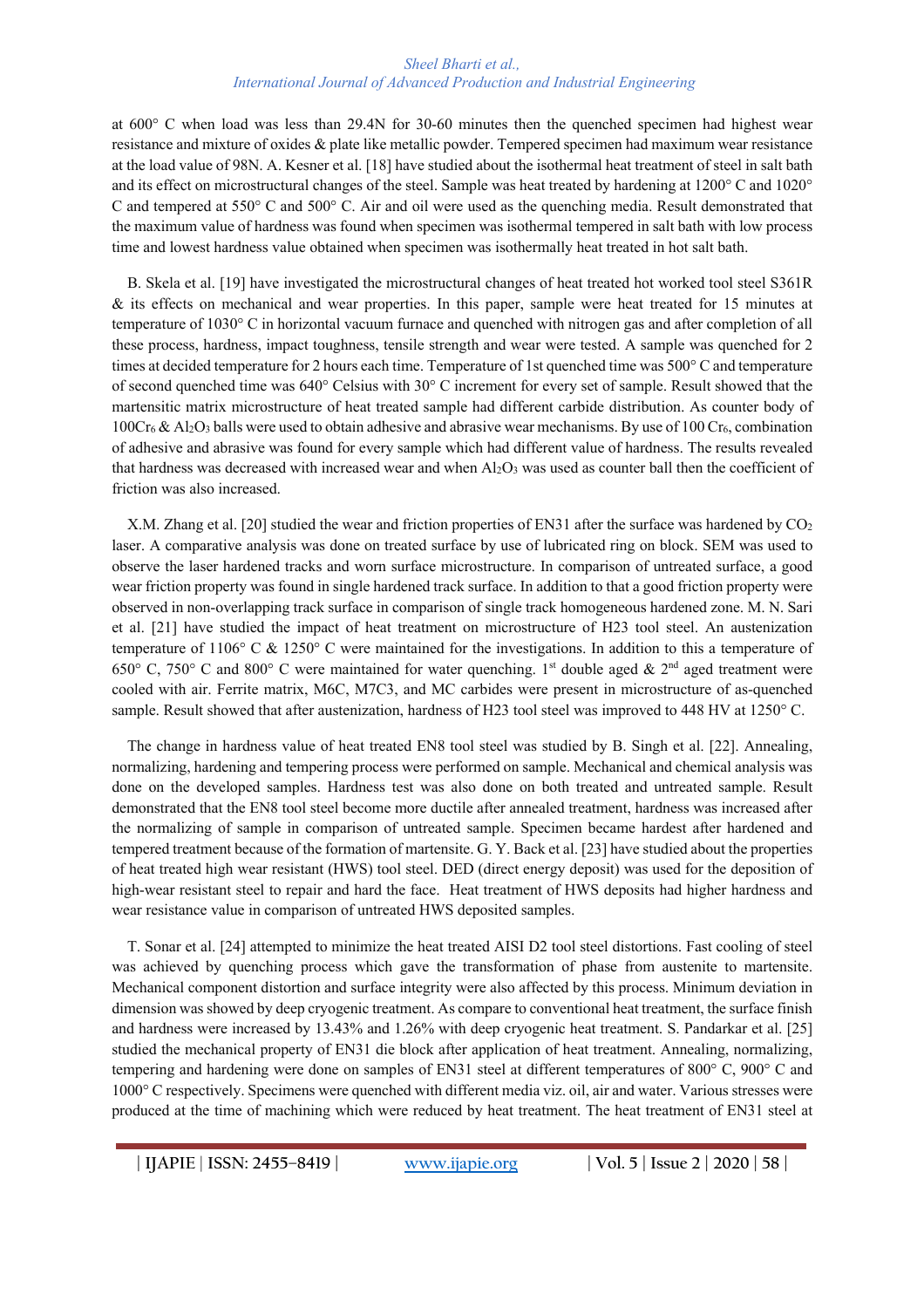800° C with water quenching resulted in improved hardness of 63 HRC hardness, tensile strength of 851N/mm<sup>2</sup>, yield strength of 567.33N/mm2 with a maximum toughness of 18 joule respectively.

 J.A. Menendez et al. [26] have investigated the properties of carbon materials after exposed to microwave heat treatment. The carbon material which are produced, transformed and thermally heat treated by microwave-assisted process were reviewed and the achieved results were compared with the result of conventional treated in same conditions. The result revealed that the carbon material was good in microwaves absorption. Time scale and energy consumption were decreased. H.W.Lee et al. [27] investigated the gas nitriding effects on 17Cr-1Ni-0.5C (CN) steel at high temperature and tempering temperature. At 1050° C HTGN was performed for 1 hour with 98.07 KPa of nitrogen in gaseous atmosphere. After HTGN, approx. 0.3% of nitrogen was found below the layer of surface at depth of 5 µm in CN specimen. Hardness achieved by outmost surface of specimen was 538HV and 860HV. Surface hardness was achieved when the sample was tempered for 1 hour at 550° C which was resulted due to the precipitation of Cr<sub>2</sub>N with Cr<sub>23</sub>C<sub>6</sub> & secondary hardening effect.

 B. Singh et al. [28] analysed the effect of plasma nitriding heat treatment on EN31 steel and their effects on abrasive wear. In this research work a comparative analysis was done on micro hardness, microstructure and abrasive resistance of EN31steel and plasma nitriding heat treated EN31. EN31was heat treated at ta emperature of 510° C by plasma nitriding for 1 hour in the environment of nitrogen and hydrogen. RWAT (rubber wheel abrasion tester) was used to test the abrasive wear and OM (optical microscope) and SEM (scanning electron microscope) was used to test the microstructure property and surface property. Average micro hardness was found more in nitriding (183.3HV) and better wear behavior achieved by nitride steel. The result showed a good wear behavior by plasma nitride samples. Weight loss increased slowly with the increase of flow rate of abrasive particle from 100 gm/min. to 200 gm/min.

 M. Ramezani et al. [29] have studied the heat treated H13 tool steel under the different atmospheric conditions. In this paper "vacuum heat treatment, pack carburizing heat treatment, heat treatment with foil wrapped stainless steel and without atmospheric control heat treatment were studied and result showed decarburization process restricted by foil wrapping stainless steel. A constant hardness by the specimens was achieved by the vacuum heat treatment. N.EI-Bagoury et al. [30] have studied the microstructure and mechanical properties of Ni based super alloy which was heat treated at several conditions of different temperatures of 1120° C and 1180° C. Ni based super alloy was solution treated for 2 hour and cooled by air before its aging process was done for 24 hour at 845° C temperature. Coarse grain size was observed in heat treated aged sample at 1180° C. Higher primary particle VF value was observed in 1120° C treated aged alloy than 1180° C treated aged alloy. ICP-AES (inducticuly coupled plasma atomic emission spectroscopy) was used to test the corrosion wear. The results exhibited that at 1120° C temperature, rate of corrosion of aged treated alloys was higher than the 1180° C temperature aged treated alloys.

 A.Joseph et al. [31] investigated that the wear resistance of EN 31 steel could be improved by deep cryogenic treatment. Sample was heat treated by deep cryogenic at different conditions to enhance the mechanical properties of EN31. SEM was used to check the wear rate of cryogenic treated EN31 steel sample. The result exhibited that 75% wear could be decreased by deep cryogenic treatment and it was depended upon the EN31 service conditions. From results it was noticed that, to achieve more improved performance the tempering of specimen was done after cryogenic treatment. R. Flip [32] has studied the outcomes of laser nitriding heat treatement on Ti6A14V titanium alloy. Laser nitride heat treatment was done on titanium alloy. Surface hardness was tested under 196N load by Vickers hardness. Pin & Disc test T08M machine were used to for wear characterization. The results showed that the hard ceramic particles of TiN & Ti<sub>2</sub>N were found on surface layer of treated sample. Due to this TiN & Ti<sub>2</sub>N particle the surface hardness increased to 1500HV and wear resistance also increased.

 S.S.Akhtar et al. [33] have studied the AISI H13 tool steel which was heat treated by gas nitriding process. In industries dies were made up of AISI H13 tool steel used for hot aluminum extrusion and to enhance the life of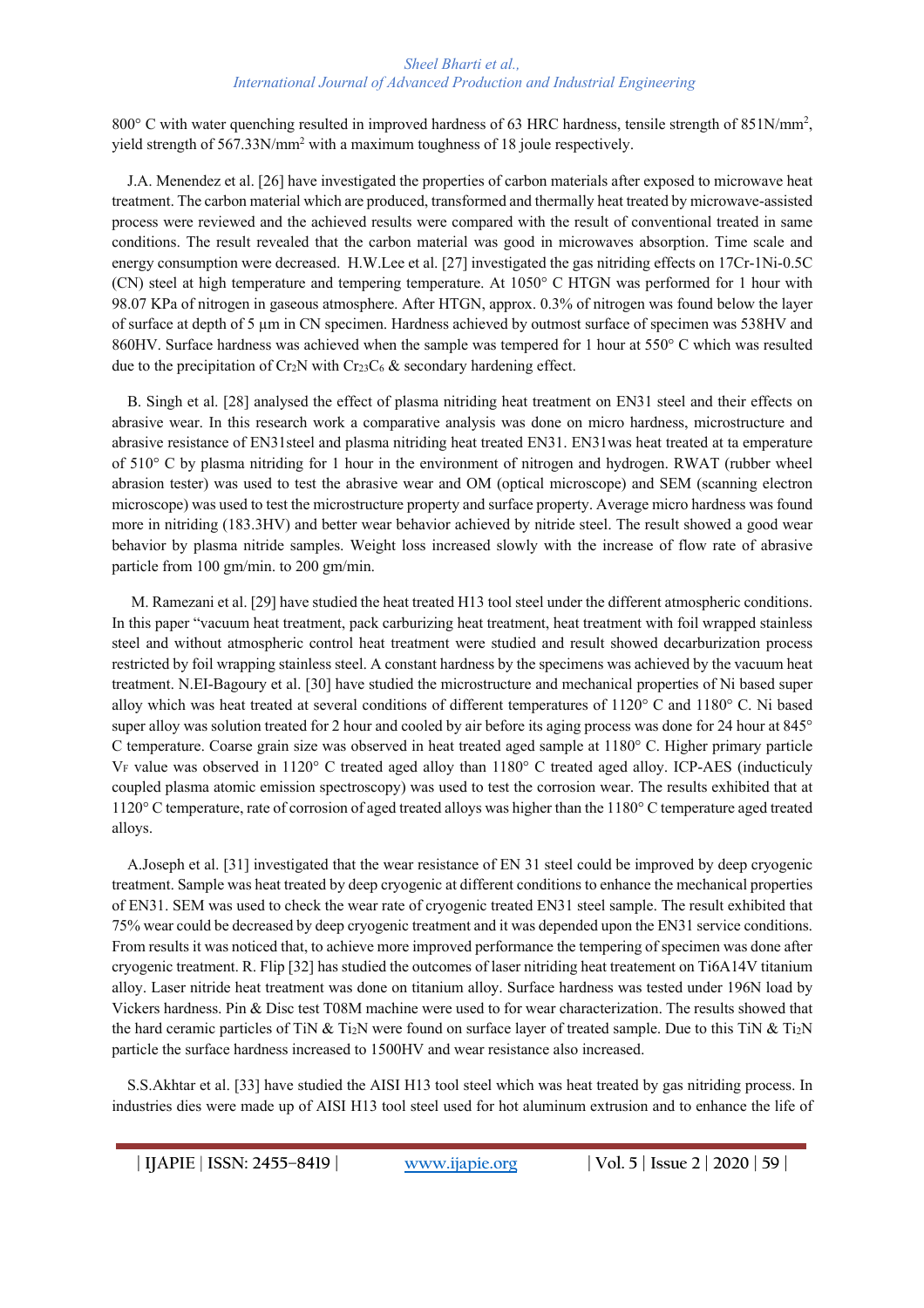dies they were heat treated with gas nitride under the controlled nitriding environment. Resulst showed that the die life improved by the application of gas nitriding treatment. K. Ali et al. [34] have studied the attenuation of heat treated S55c carbon steel which was measured by ultrasonic test. Annealing, tempering and quenching heat treatment processes were done on S55c carbon steel and its effects in attenuation was measured on UT (ultrasonic test). Specimen was quenched in oil & sea water medium. Double crystal with zero degree Celsius and 4Hz frequency were used in measurements. The results exhibited that after annealing, tempering & quenching process the material attenuation was decreased.

 S. S. Hassain et al. [35] has studied the effect of heat treatment on AISI 1020 steel. To enhanced mechanical and physical properties, steel was heat treated by annealing, normalizing and hardening process. In this paper, hardening treatment of hypo-eutectoid steel sample was done at 30° C-50° C above the upper critical temperature. Steel was heat treated in furnaces, holded and then cooled in air, ash and water. A comparative analysis of hardness value of steel was done before and after heat treatment of the samples. The result showed that the highest value of hardness and low ductility was obtained from hardened treated sample and low hardness and high ductility were obtained from annealing treated sample. Moderate hardness and ductility were observed for normalizing treated sample.

 K. Kamei et al. [36] aimed to increase impact toughness of thermally heat treated EN31 and studied its effects. Charpy impact test was used to check the impact toughness of thermal treated EN31. Annealing, hardening, tempering were performed on EN31 in electric furnaces and their effects were tested. Results of this research work exhibited that the hardness dimensional measurement, retained austenite to martensite were increased by the cryogenic treatment and the value of residual stress reduced. E.D.Doyle et al. [37] have studied about the nitride heat treatment on high speed steel (HSS). This paper explained that the embrittlement was avoided by limit the diffusion zone depth from the cutting edge of cutting tool (which was made up from nitride treated high speed steel). This could achieved by reduce the formation of compound layer with low time and temperature of nitride heat treatment. Result demonstrated that there was a benefit in compound layer generation with low tribological properties of friction with the application of heat treatment.

 A. Grill et al. [38] investigated on AISI M2 tool steel which was nitride heat treated in R.F. inductive plasma (radio frequency inductive plasma). At 10 mbar pressure the plasma was stayed in mixture of N<sub>2</sub> & H<sub>2</sub> in a generator with 27.12 MHz's and the ion nitride was performed at temperature of 450° C -500° C with 400 W powers. It was noticed from the results that nitride phases were formed in plasma of pure N<sub>2</sub> and it was studied by X-ray diffraction. Ion nitride resulted that the hardness of surface was increased from 290 kgf mm-1 of untreated specimens to 1200 kgf mm<sup>-1</sup> of treated specimen in 1:1 of N<sub>2</sub>: H<sub>2</sub> gas mixture. M.A. DANG – Shen et al. [39] researched on H13ESR tool steel treated by thermal homogenization and its effect on impact toughness and microstructure. Annealing, oil quenching and tempering were performed on H13 ESR steel. From results it was observed that the spacing of dendrite arms became increased slowly from surface to center due to diffusion treated ingot at high temperature, in the area of interdendritic serration there was primary carbide particles of long size, remove the banded segration and uniform annealed structure and also refined the isotropic properties. Transverse direction impact toughness was improved.

 S. Harish et al. [40] have studied the deep cryogenic treatment and shallow cryogenic treatment effects on EN31 bearing steel. Highest value of hardness of EN31 steel was achieved by cryogenic treated specimen as compared to conventional treated specimen. SEM (scanning electron microscope) was used to test the fractrography of cryogenically treated EN 31 steel and SEM images showed the appearance of equiaxed dimples and flat facets in shallow cryogenic treated EN31 steel. Micro cracks and large size dimples were found in deep cryogenic treated steel. A comparative investigation between thermal treated tool steel and untreated tool steel and their effects on its mechanical properties were studied by D. M. Sandhi et al. [41]. S7 & M1 were cryogenically and conventionally heat treated to increase metal wear resistivity and durability. Cryogenic treatment was used and its main aim was to transform the retained austenite into martensite and because of this, metal properties was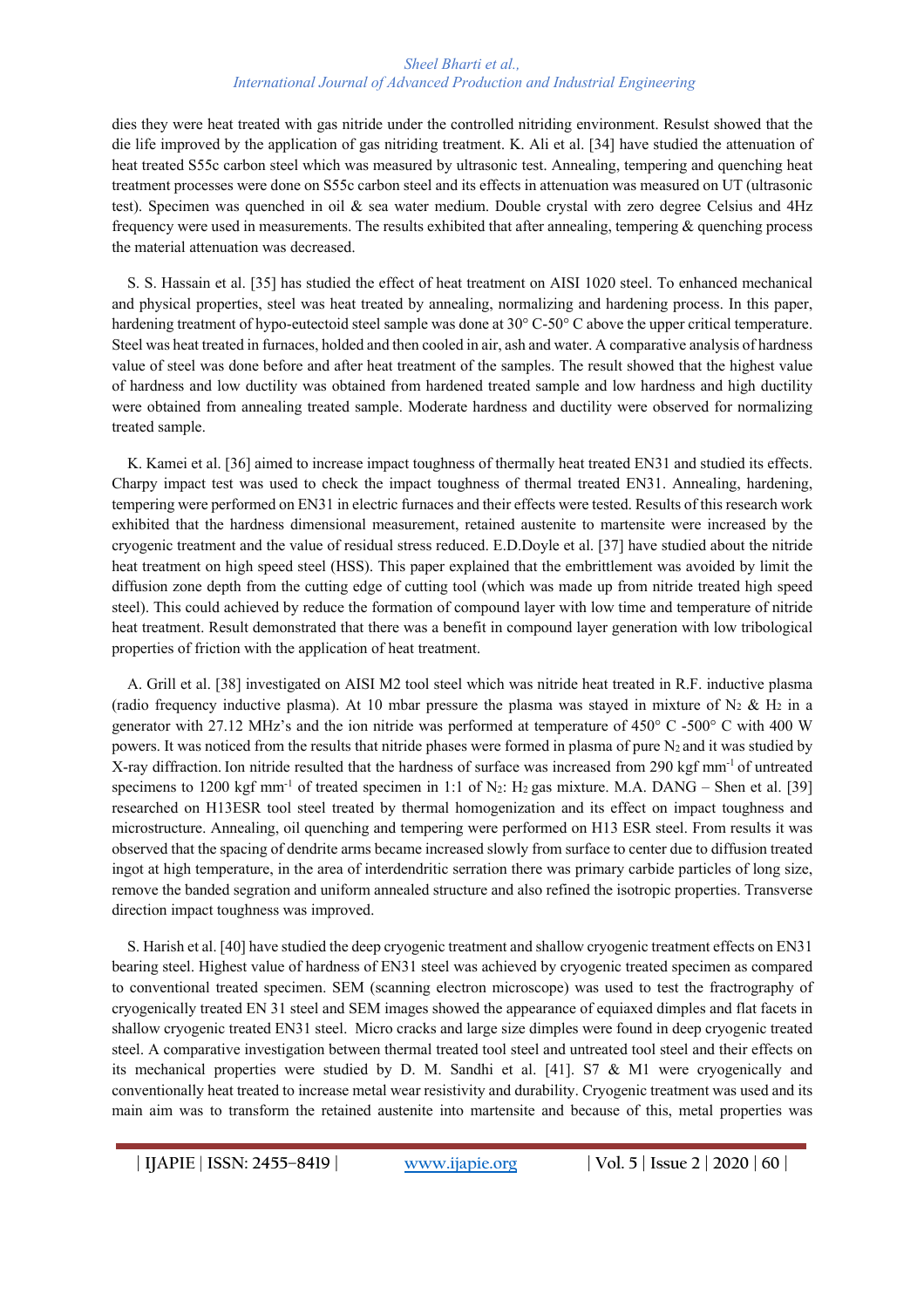enhanced. At austenite temperature, metal was conventionally heat treated, similarly at 84° C metal was shallow cryogenic treated for 8 hours & at 196° C metal was deep cryogenic treated for 24 hours. Behavior of carbide improved when cryogenic treatment increases the martensite decomposition.

 AISI S7 tool steel was heat treated by vacuum carburizing at 950° C and 1000° C and its effects were studied by Liu – Ho Chiu et al. [42]. This vacuum carburized treated specimen was further quenched in gas medium and also tempered at different temperature. It was observed that when tempering temperature of carburized specimen undergoes low, then the quenched specimen which was carburized at 1000° C had low surface hardness than the quenched specimen carburized at 950° C, because of the retained austenite presents in a large amount at 1000° C carburized specimen. It is also noticed from the results that when the tempered temperature of carburized specimen goes high, then the surface hardness of specimen was higher at 1000° C in comparison to the carburized specimen at 950° C. The other important observation was that when the temper range of specimen was lies in between 450° C -550° C then the carburized specimen had modest increased surface hardness because of the effect of secondary hardening.

 C. Padmavathi et al. [43] have studied the properties and sintering behavior of Al-Mg-Si-Cu alloys after the conventional and microwave heat treatment. At 570° C, 590° C, 610° C and 630° C, the alloys sample were consolidated in the furnace of microwave and conventional under vacuum condition. An improvement of about 58% in process time was achieved by microwave heat treatment process in comparison of conventional heat treatment with the high rate of heating. At the boundary of grain, large melt fraction with inhomogeneous microstructure was observed due to rapid heating. Because of less diffusion time, the absence of intermetallic was produced and it was observed with the help of XRD. At 630° C the alloy compact was sintered which resulted in the 41% improvement in ductility, 27% increase in ultimate tensile strength and 57% increment in tensile resistant strength.

 S. Singh et al. [44] presented a review paper on various materials which was heat treated by microwave and their application in manufacturing sector. The main objective of this review was to reduce manufacturing cost, time and to increase the properties of product. Microwave process was applied on many various materials like: alloys, metals, ceramics, coating etc. and from the result it was found that the material which was processed by microwave gave good mechanical properties as compared to conventional treated materials. The other important observation was that in comparison to conventional process, the microwave processed material took less energy/power with the reduced defects.

## III. CONCLUSIONS AND FUTURE SCOPE

As per the literature review, it can be concluded that the conventional heat treatment process enhances the properties like: - hardness, toughness, strength, ductility, brittleness, microstructure refinement etc. of metals and alloys but a lot of time is required for heat treatment and these processes also consumes a lot of energy/power. This consumption of power and time can be reduced by the use of non-conventional heat treatment like microwave heat treatment & cryogenic heat treatment. The uniform or evenly heating of metal & alloy can be done by microwave heat treatment which can't be obtained from the conventional heat treatment process. Apart from this microwave heat treatment process also reduces the chances of crack generation in metals during the heat treatment.

 A lot of scope with the novel type of heat treatment processes is available for the researchers. Presently a limited research work is available on the microwave heat treatment of the metal and alloys. Microwave heat treatment at the different range of the temperatures along with the various quenching media on the various metals and alloys can be attempted and studied further by the researchers.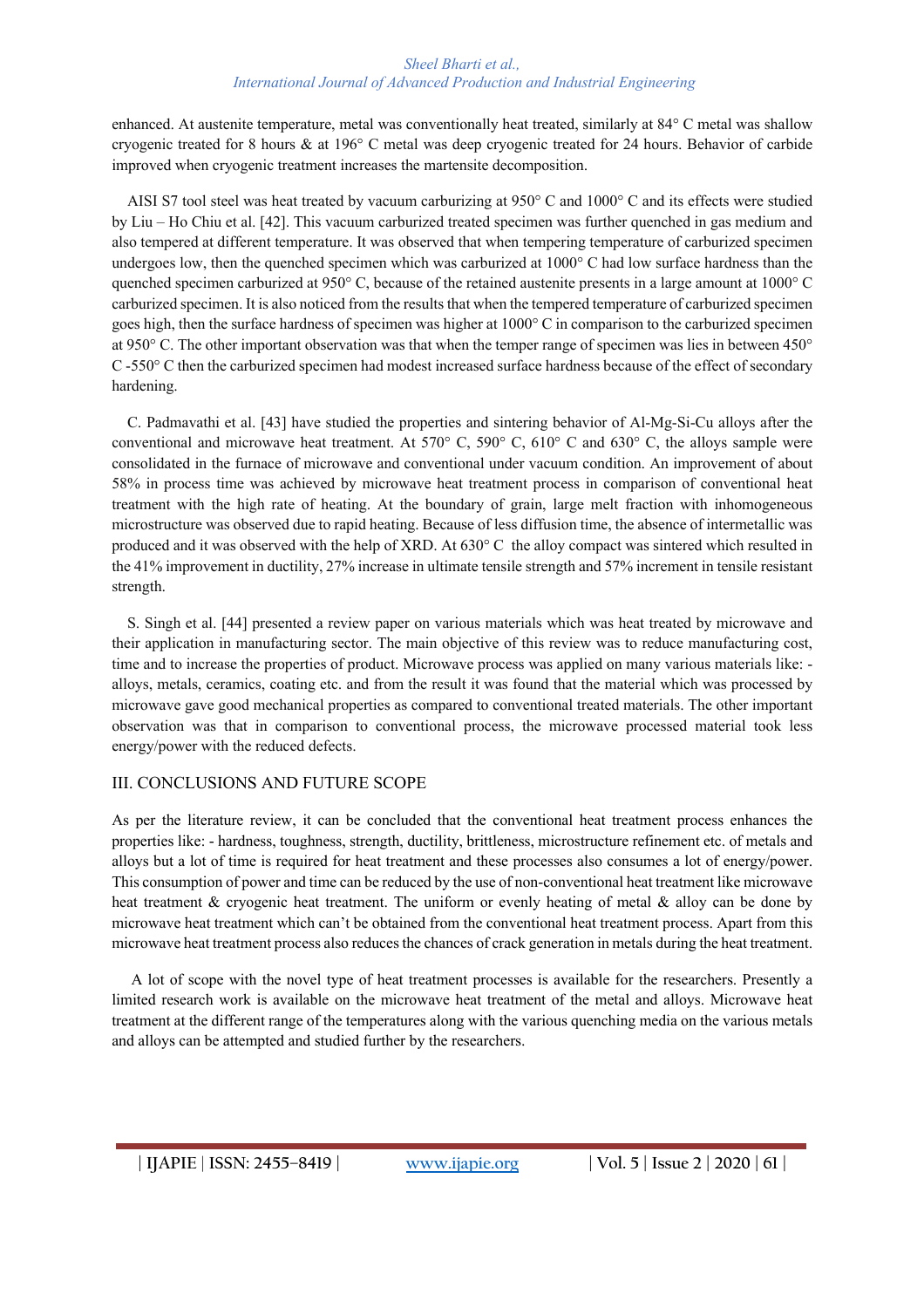#### REFERENCES

- [1] Khera, K., Bhatia, A., Kumar, S. and Bhatia, M., 2014. Investigation of the Effect of Various Heat Treatment Processes on Microstructure & Hardness with Respect to Corrosion Behaviour for carbon steels. *International Journal of Engineering and Advanced Technology*, *3*(6).
- [2] Bublíková, D., Jeníček, Š., Vorel, I. and Mašek, B., 2017, February. New heat treatment process for advanced high-strength steels.
- Sonawane, G.D. and Gunjal, S.U., Review on Recent Trends & Optimisation in Heat Treatment.
- [4] Loganathan, D., Gnanavelbabu, A., Rajkumar, K. and Ramadoss, R., 2014. Effect of microwave heat treatment on mechanical properties of AA6061 sheet metal.
- [5] Ismail, N.M., Khatif, N.A.A., Kecik, M.A.K.A. and Shaharudin, M.A.H., 2016, February. The effect of heat treatment on the hardness and impact properties of medium carbon steel.
- [6] Qamar, S.Z., 2009. Effect of heat treatment on mechanical properties of H11 tool steel. *Journal of Achievements in materials and manufacturing engineering*, *35*(2), pp.115-120.
- [7] Smit D Parikh, Parin R Patel, Mohit S Mishra, 2018. Investigatingh the effect of heat treatment parameters on EN31-review.
- [8] Prashanth, K.G., Scudino, S., Klauss, H.J., Surreddi, K.B., Löber, L., Wang, Z., Chaubey, A.K., Kühn, U. and Eckert, J., 2014. Microstructure and mechanical properties of Al–12Si produced by selective laser melting: Effect of heat treatment.
- [9] Engdahl, T., Hansen, V., Warren, P.J. and Stiller, K., 2002. Investigation of fine scale precipitates in Al–Zn– Mg alloys after various heat treatments.
- [10] Jiang, Z.Q., Du, J.M. and Feng, X.L., 2006. Study and application of heat treatment of multi-element wearresistant low-alloy steel.
- [11] Biswas, P., Kundu, A., Mondal, D. and Bardhan, P.K., 2018, June. Effect of heat treatent on microstructure behavior and hardness of EN 8 steel.
- [12] Ahaneku, I.E., Kamal, A.R. and Ogunjirin, O.A., 2012. Effects of Heat Treatment on the Properties of Mild Steel Using Different Quenchants.
- [13] Harisha, S.R., Sharma, S., Kini, U.A. and Shankar, M.G., 2018. Study on Spheroidization and Related Heat Treatments of Medium Carbon Alloy Steels.
- [14] Lim, Y.P., Yeo, W.H. and Masita, A., 2017. Effect of heat treatment on gravity die-cast Sc-A356 aluminium alloy.
- [15] Rosenberg, S.J. and Gagon, D.H., 1942. Effect of grain size and heat treatment upon impact toughness at low temperatures of medium carbon forging steel.
- [16] Isadare, A.D., Aremo, B., Adeoye, M.O., Olawale, O.J. and Shittu, M.D., 2013. Effect of heat treatment on some mechanical properties of 7075 aluminium alloy.
- [17] Bahrami, A., Anijdan, S.M., Golozar, M.A., Shamanian, M. and Varahram, N., 2005. Effects of conventional heat treatment on wear resistance of AISI H13 tool steel. *Wear*, *258*(5-6), pp.846-851
- [18] Kešner, A. and Chotěborský, R., 2017. Microstructure Changes of Steel Materials under Isothermal Heat Treatment in Salt Bath. *Scientia agriculturae bohemica*, *48*(3), pp.166-176
- [19] Skela, B., Sedlaček, M. and Podgornik, B., 2018. Microstructure and Heat Treatment of Hot Work Tool Steel: Influence on Mechanical Properties and Wear Behaviour. In *Key Engineering Materials* (Vol. 767, pp. 196- 203). Trans Tech Publications
- [20] Zhang, X.M., Man, H.C. and Li, H.D., 1997. Wear and friction properties of laser surface hardened En31 steel. *Journal of materials processing technology*, *69*(1-3), pp.162-166
- [21] Nurbanasari, M., Tsakiropoulos, P. and Palmiere, E.J., 2015. Microstructural evolution of a heat-treated H23 tool steel. *International Journal of Minerals, Metallurgy, and Materials*, *22*(3), pp.272-284.
- [22] Singh, B. and Bajwa, P.S., Effect of Heat Treatment on Microstructure and Hardness of Medium Carbon Tool Steel EN-8.
- [23] Baek, G.Y., Shin, G.Y., Lee, K.Y. and Shim, D.S., 2019. Mechanical Properties of Tool Steels with High Wear Resistance via Directed Energy Deposition. *Metals*, *9*(3), p.282
- [24] tushar sonar et al., 2018. Minimize of distribution in heat treatment aisi d2 tool steel : mechanism and distortion analysis.
- [25] Sanket Pandarkar, Shafik Shaikh, Ajay Thorat , Pandharinath Temgire, Prof. S.D. Dhokale, 2018. Analysis mechanical properties of EN31 for die block using various heat treatment.
- [26] Menéndez, J.A., Arenillas, A., Fidalgo, B., Fernández, Y., Zubizarreta, L., Calvo, E.G. and Bermúdez, J.M., 2010. Microwave heating processes involving carbon materials. *Fuel Processing Technology*, *91*(1), pp.1-8.
- [27] Kong, J.H., Kang, C.Y. and Sung, J.H., 2009. A Study on the High Temperature Gas Nitriding and Tempering in STD11 steel. *Journal of the Korean Society for Heat Treatment*, *22*(5), pp.282-289.
- [28] singh, b., garg, h.k. and chatha, s.s., abrasive wear behavior of plasma nitrided en-31 steel.